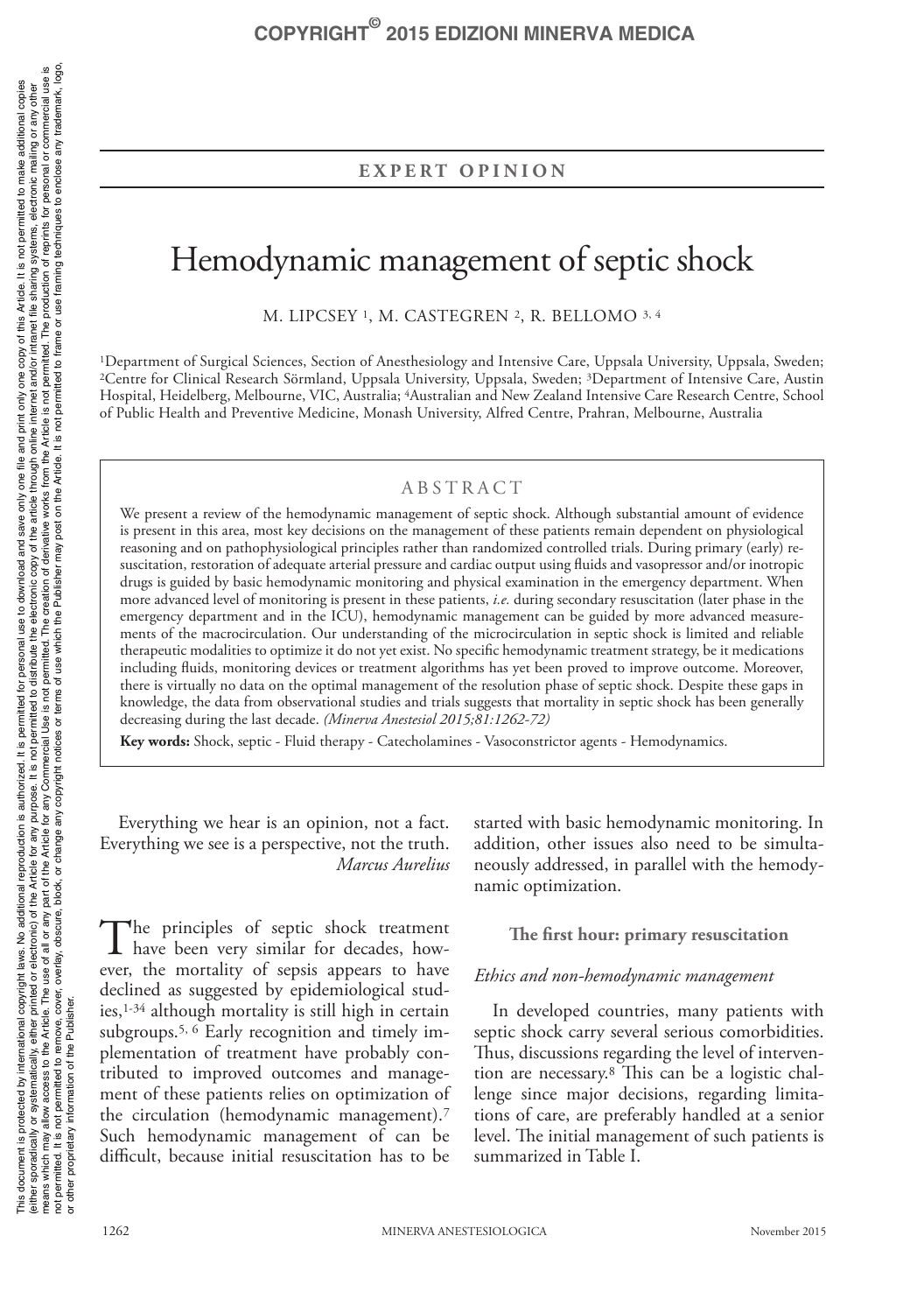HEMODYNAMIC MANAGEMENT OF SEPTIC SHOCK LIPCSEY

| Assessment              | Action to be taken                                                                                                                                                                                                                                 |
|-------------------------|----------------------------------------------------------------------------------------------------------------------------------------------------------------------------------------------------------------------------------------------------|
| Level of consciousness  | Secure airway, exclude other causes than septic encephalopathy                                                                                                                                                                                     |
| A – Compromised airway  | Secure airway                                                                                                                                                                                                                                      |
| B - Respiratory failure | Improve oxygenation and increase ventilation by supplementation of oxygen by nasal cannula, mask,<br>and non-invasive ventilation or invasive ventilation                                                                                          |
| C - Circulatory failure | Begin fluid resuscitation as soon as intravenous access is available                                                                                                                                                                               |
| Sepsis focus            | Samples for cultures, immunological and molecular biological diagnostics during intravenous catheter<br>insertion, then broad, high dose, empiric antibiotic treatment should be started immediately.<br>Surgical source control when appropriate. |

Table I.—*Immediate management of patients with septic shock.14*

## *Hemodynamic management – targets*

## Blood pressure and heart rate

A summary of the pathophysiologic changes in septic shock is presented in Figure 1 and therapeutic strategies in Figure 2. These pathophysiologic changes are similar in different diseases triggering the syndrome of septic shock. Thus, supportive measures are similar, but specific treatment should be tailored to the underlying disease. The first phase of management can be termed primary resuscitation. During such primary resuscitation only heart rate (HR), arterial blood pressure (ABP) and physical examination are available to clinicians. HR is a sign of illness severity and should only be treated directly except for major myocardial damage or life threatening arrhythmias. Apart from being a sign of disease, a low ABP, however, may affect other organ systems. Thus, treating hypotension is a priority. Some would argue that ABP gives no information on cardiac output, which is central for estimating tissue oxygen delivery. However, there are physiologic, logistic and pragmatic arguments against this. The physiological argument is that, independent of cardiac output, vital organs may not auto-regulate their blood flow if



Figure 1.—Schematic presentation of the some of the pathophysiologic phenomena in sepsis believed to contribute to the development of shock.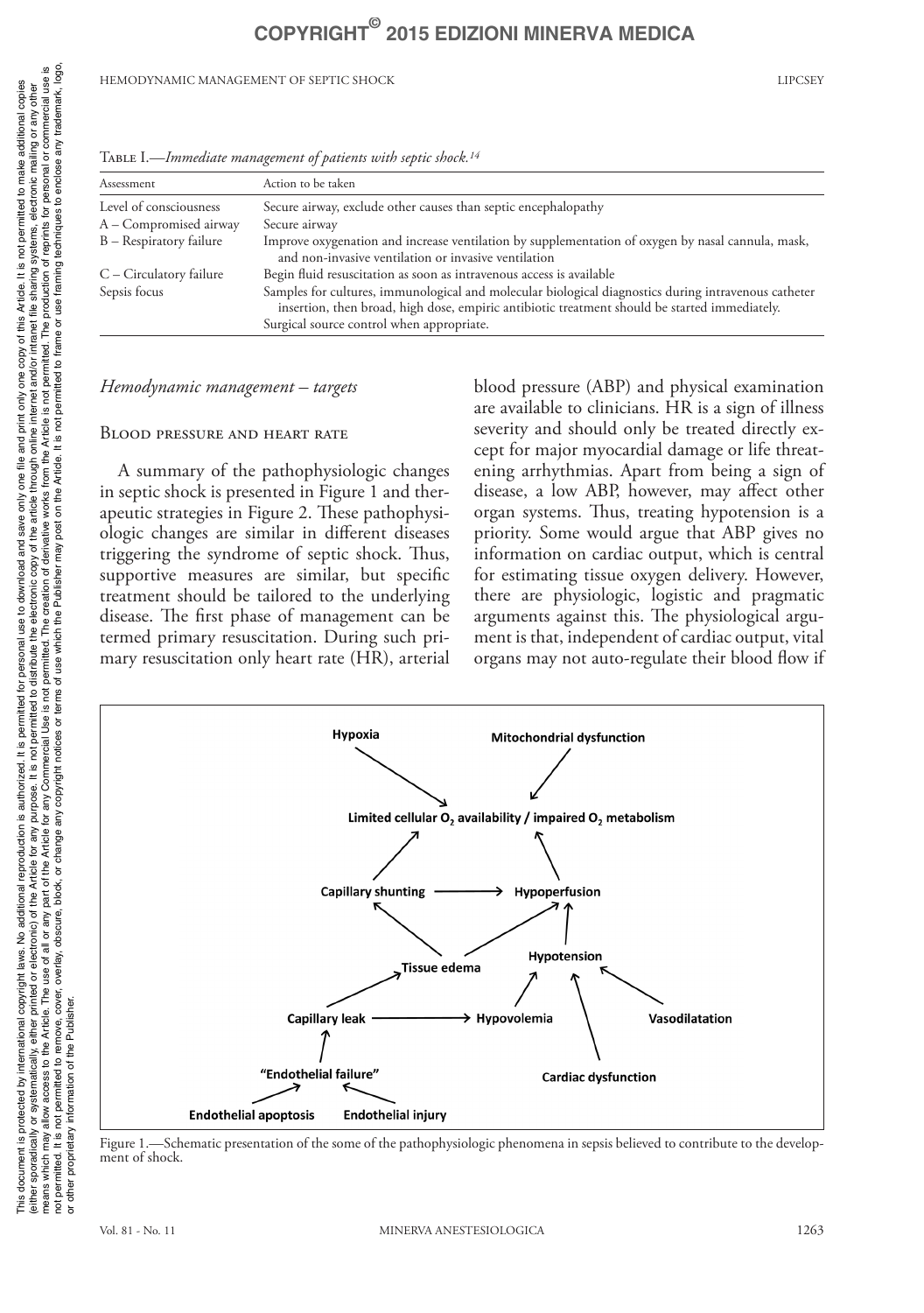LIPCSEY HEMODYNAMIC MANAGEMENT OF SEPTIC SHOCK



Figure 2.—An overview of the key steps in management of patients with septic shock, with special reference to hemodynamic targets and means of achieving these. CRRT: continuous renal replacement therapy; CVP: central venous pressure; Echo: echocardiography; EGDT: early goal directed therapy; NIV: non-invasive ventilation; PaoP: pulmonary artery occlusion pressure; PPV: pulse pressure variation; ScvO<sub>2</sub>/SvO<sub>2</sub>: central/mixed venous oxygen saturation; SVV: stroke volume variation.

the ABP is too low.9 The logistic argument is that ABP is easily and immediately measured. Finally, the pragmatic argument is that an *adequate* ABP with normal mentation and urine output and warm peripheries signals that an inadequate cardiac output is unlikely.

A low (<60 mmHg) mean arterial pressure (MAP) is associated with mortality in the ICU.10 Moreover, in hospitalized patients a decrease in MAP from premorbid levels is associated with development of acute kidney injury (AKI).<sup>11</sup> So, a MAP at least above 60 mmHg seems a reasonable initial target. Modification of MAP target based on premorbid MAP could impact on the incidence of AKI.12 However, a recent randomized controlled trial (RCT) in ICU patients with septic shock comparing MAP targets of 65-70 mmHg or 80-85 mmHg found no difference in mortality except for patients with pre-admission hypertension.13 No RCT has yet addressed the issue of MAP targets in the emergency department (ED). However, the Surviving Sepsis Campaign recommends that MAP should be maintained above 65 mmHg in this setting.<sup>14</sup>

# *Other circulation targets*

Other targets available for immediate hemodynamic management are less easily quantified. Monitoring organ function such as level of consciousness or urine output is relatively easy. However, the presence of altered consciousness may reflect the consequences of a high fever or toxemia or events that preceded presentation. Such events cannot be immediately reversed by hemodynamic optimization, especially in the elderly. Similarly, a low urinary output and renal injury may reflect events prior to presentation, which cannot be reversed by the restoration of renal perfusion or the injurious renal effects of inflammation *per se*. Thus, their continued presence does not necessarily indicate that hemodynamic management has been inadequate.15, 16

A convenient method for the rapid assessment of the presence of hypovolemia and/or impaired cardiac function is transthoracic echocardiography.17 The major limitations of this method are the intermittent nature of the assessment, and that technology and skill must both be available. Several protocols for rapid echocardiographic assessment are available.18, 19

A simple tool for identifying fluid responsiveness might also be the leg raising test. However, cardiac output monitoring is required for its evaluation.20 Such monitoring is generally not available during primary resuscitation.

Plasma lactate levels and lactate clearance have been suggested as possible targets of resuscitation. However, already plasma lactate levels close to the reference range signal increased mortality.21 Including lactate clearance in the resuscitation algorithm of patients with sepsis in the ED

or other proprietary information of the Publisher.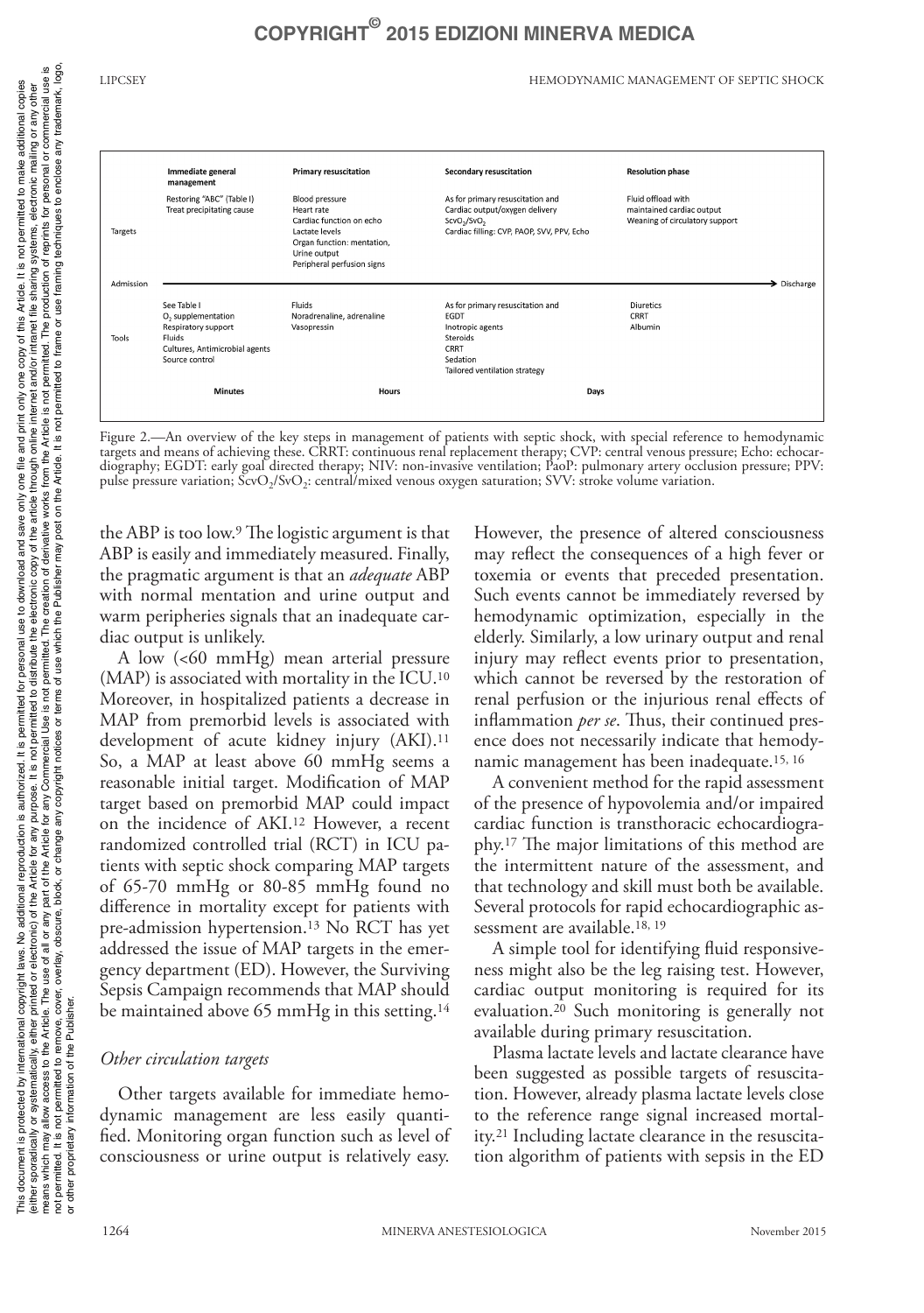has given diverging results.22, 23 Possible reasons for the complex picture are that lactate clearance is influenced by several factors 24 and that the half time of lactate in plasma is in hours in this group of patients 22 and this relatively slow response rate makes lactate less useful in primary resuscitation beyond its role as a marker of illness severity.

# *Microcirculation as a hemodynamic target*

Assessing the circulation at tissue level is appealing. However, there are many obstacles with monitoring the microcirculation at the bedside in the ED and the meaning and therapeutic implications of changes in the circulation of the skin or tongue are unclear.

The skin can be easily studied but circulatory failure in the skin is seldom of major concern. However, a mottled and cold skin can be a feature of fulminant septic shock. Skin temperature and capillary refill time have been for many years used in the pediatric population.25, 26 In the last decade, several publications have investigated skin temperature and capillary refill time in septic shock patients. These are related to the severity of shock,27, 28 and can be used to signal adequate resuscitation.29 However, treatment of macrocirculatory failure may not necessarily normalize the perfusion of the skin <sup>30</sup> and skin temperature may not reflect the circulation of more central capillary beds.31

Several complex techniques have been developed to assess the peripheral circulation of which two are presented in Table II.28-101 However the role of these techniques is yet to be found.

In summary, primary resuscitation still relies on basic hemodynamic tools such as blood pressure and heart rate and imperfect clinical findings (*e.g.* skin temperature in hands and feet, capillary refill time of fingers and toes, appearance of the skin, urinary output, adequate filling of neck veins, pulse pressure, mentation), although echocardiography and other techniques are becoming more common.

# *Hemodynamic management – tools*

The two mainstays of hemodynamic treatment have been increasing intravascular volume with fluids or counteracting hypotension and low cardiac output with vasoactive drugs with varying inotropic properties.

# Fluids

Fluid therapy to counteract circulatory failure is simple and cheap and is recommended in the Surviving Sepsis Guidelines as a part of the initial management.14 However, fluids should be carefully prescribed to maximize their impact and limit their side-effects.

The amount of fluid administered has been reported at values under 32 and over 33 the current sepsis guidelines.<sup>14</sup> Interestingly, limited fluid administration in sepsis patients does not seem to lead high mortality 32, 34-36 and a positive fluid balance is associated with increased mortality in septic patients.37-40 Critics of these observational studies would argue that illness severity is a major confounder. A large randomized trial in African children, however, found that generous fluid therapy increased mortality under resource poor circumstances.41 The relevance of such findings to developed countries is unclear. Importantly, the role of fluid boluses in primary resuscitation

Table II.—*Examples of different techniques to assess the peripheral microcirculation.*

| Method                                                     | Principle                                                                                                                                        | Comments                                                                                                                                                                                                                                                           |
|------------------------------------------------------------|--------------------------------------------------------------------------------------------------------------------------------------------------|--------------------------------------------------------------------------------------------------------------------------------------------------------------------------------------------------------------------------------------------------------------------|
| Near infrared spectroscopy (NIRS) of<br>the thenar muscles | Measures tissue hemoglobin oxygen<br>saturation with or without a tempo-<br>rary occlusion of blood flow at the<br>upper arm.                    | Tissue oxygen saturation in septic shock in the thenar<br>muscle has been investigated in several studies. <sup>98</sup><br>The rate of changes in the thenar muscle satura-<br>tion after vascular occlusion is linked to disease<br>severity. <sup>99, 100</sup> |
| Sidestream dark field imaging (SDF)                        | Visualizes capillary circulation of<br>blood cells in mucosal capillaries.<br>Computer algorithms quantify the<br>state of the microcirculation. | Visualizing the capillaries can be difficult. <sup>101</sup> Also,<br>it is difficult to interpret the visual information<br>bedside, assess its relevance to the clinical scenario<br>and convert it to medical interventions.                                    |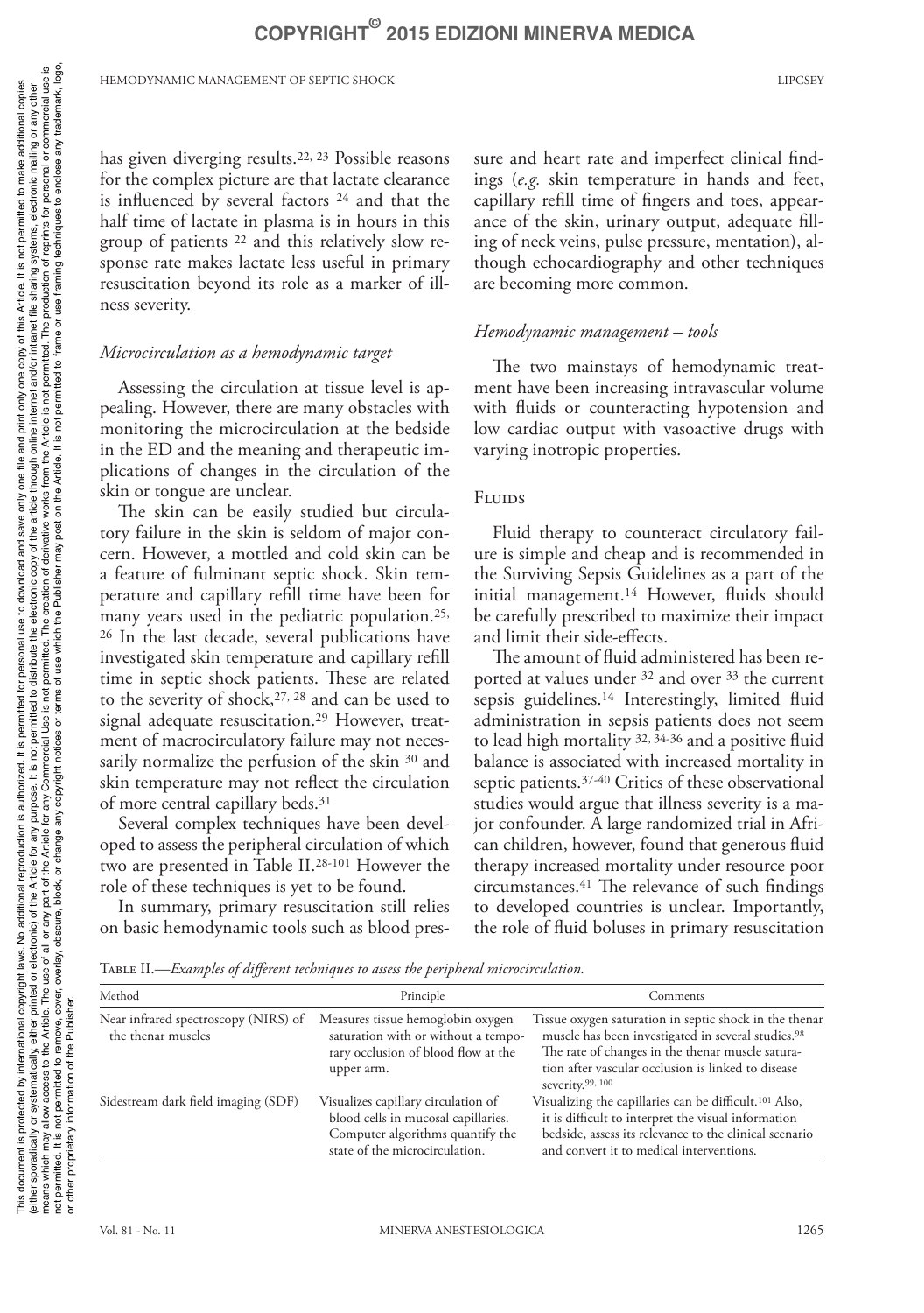### LIPCSEY HEMODYNAMIC MANAGEMENT OF SEPTIC SHOCK

| Fluid type                             | Safety data                                                                                                                 | Recommendation                                                                                                                                       | Cost                           |
|----------------------------------------|-----------------------------------------------------------------------------------------------------------------------------|------------------------------------------------------------------------------------------------------------------------------------------------------|--------------------------------|
| Saline                                 | Risk of metabolic acidosis, 102 AKI 43 and<br>increased mortality <sup>103</sup> vs. balanced<br>solutions                  | Use with caution especially in metabolic<br>acidosis.                                                                                                | Cheap                          |
| Hypertonic saline                      | Sodium and chloride load are of concern.<br>Minimal safety data in sepsis patients.                                         | Use with caution especially in metabolic<br>acidosis.                                                                                                | Relatively expensive           |
| Balanced solutions                     | Less harm than saline 43, 103 and HES<br>solutions 104, 105                                                                 | Electrolyte constitution resembles plasma.<br>Currently probably optimal fluids.                                                                     | Cheap                          |
| Gelatin solutions                      | Colloid effect questioned due to relatively<br>small molecule size<br>Minimal safety data in critically ill<br>patients 106 | Limited of safety data. Use of gelatins can-<br>not be recommended in septic shock.                                                                  | Cheapest colloid               |
| Dextrane solutions                     | Minimal safety data in critically ill<br>patients <sup>106</sup>                                                            | Given the limited safety data. Use of<br>dextranes cannot be recommended in<br>septic shock.                                                         | Relatively expensive           |
| Hydroxyethyl starch<br>(HES) solutions | Increased risk of AKI and mortality in<br>critically ill patients 104, 105, 107                                             | Risk of harm with these solutions. Use of<br>HES solutions cannot be recommended<br>in septic shock.                                                 | Relatively expensive           |
| Albumin solutions                      | Outcome similar as for treatment with<br>saline for $4\%$ $45$ , $108$ and $20\%$ <sup>5</sup> albumin                      | Albumin offers no clear advantage com-<br>pared to saline. Can be considered in<br>septic shock if substantial amounts of<br>fluids have been given. | Expensive in many<br>countries |

Table III.—*Characteristics of fluids used in treatment of septic shock.*

is insufficiently investigated. Moreover, in the post primary resuscitation phase the hemodynamic effect of fluid boluses is clearly questionable.42 Until further evidence is available, amount and mode of fluid administration is based on clinical judgment.

More evidence is available on the type of fluids in the resuscitation of sepsis patients. The characteristics of different fluids are presented in Table III. Although firm evidence is lacking, balanced crystalloid solutions could have an advantage over saline.43 Among colloid solutions available on the market only albumin has an acceptable safety profile.<sup>44</sup> This colloid appears to have a post-hoc relationship with better outcomes in the SAFE trial and ALBIOS trial.5, 45 Albumin also has many characteristics that would logically support a beneficial effect. However, it lacks a definitive trial showing a survival advantage. In the absence of such convincing data and given the high cost of albumin in some countries, its use for fluid resuscitation and/or supplementation should be based on clinical judgment.

## Vasoactive agents

Although hypotension or suspected hypoperfusion are not obligate features of septic shock, 46 one or both are usually present. The general notion is that hypotension is partly caused by hypovolemia,20 low systemic vascular resistance and myocardial dysfunction.<sup>47</sup> Although ICU patients with septic shock typically have a high cardiac output, $48$  no data describe the cardiac output state of unresuscitated patients with septic shock when they present to the ED.

A simplified approach to hemodynamic optimization would be to treat suspected hypovolemia with fluids, vasodilatation with vasopressors and myocardial dysfunction with inotropic agents. However, most vasopressors have inotropic properties and many "pure" inotropic agents induce vasodilatation. The vasopressor with essentially no inotropic effect is phenylephrine. However, phenylephrine may adversely affect the hepato-splanchnic circulation <sup>49</sup> and its safety is not fully tested.<sup>50</sup> Noradrenaline, as a vasopressor with mild inotropic effect, is most commonly used. In a small study noradrenaline did not change outcome in a mixed intensive care population when compared to adrenaline, but hyperglycemia and hyperlactatemia were decreased.51 The addition of dobutamine to noradrenaline does not appear to change outcome compared to adrenaline.52 Additionally, adding low dose vasopressin to noradrenaline did not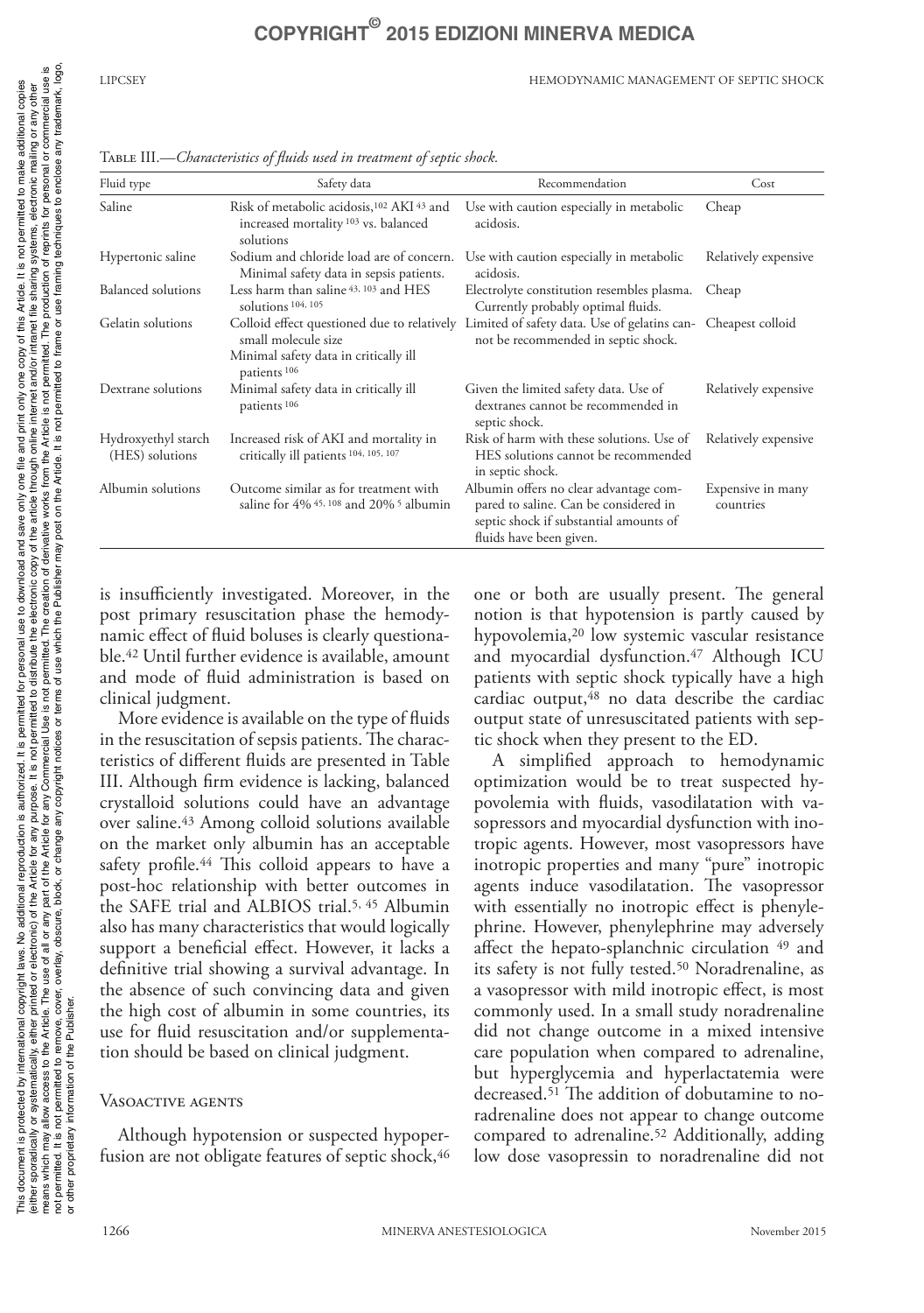decrease mortality compared with norepinephrine alone among patients with septic shock.<sup>53</sup> Dopamine has been associated with more adverse effects, primarily arrhythmias compared with noradrenaline <sup>54, 55</sup> and is not recommended. Low dose dopamine does not prevent AKI in these patients.<sup>56</sup> In patients with severe hypotension (MAP<50 mmHg), vasopressor support should be started simultaneously with fluids via peripheral vein as central venous access is obtained. Inotropic agents have generally a limited role in the acute treatment of septic shock unless they are combined with demonstrable cardiac dysfunction and/or a low cardiac output. Minimal data are available on levosimendan in septic shock 57 and no human data are available on milrinone.

Based on pathophysiologic reasoning, both fluids and vasoactive agents may be required in the hemodynamic management of some patients with septic shock. However, at the bedside one may ask whether hemodynamic optimization should be achieved by using more fluids or more vasopressors. Currently there are no data to guide clinicians on this issue.

# **The first 24 hours and beyond: secondary resuscitation**

After the initial stabilization and treatment, some patients improve rapidly (especially. those with a urinary focus of sepsis). Others, however, remain unwell and require continuous vasopressor infusion. These patients typically receive treatment in an ICU, where advanced monitoring becomes possible and can guide the optimization of the circulation.

# *Hemodynamic management – targets*

The rationale behind establishing more advanced monitoring is to be able to assess the macro-circulation and ensure hemodynamic stability. Yet, increasing the level of monitoring has not been convincingly shown to improve outcome.58

The main hemodynamic determinant of global oxygen delivery is cardiac output.59 The measurement of which is most commonly obtained by pulmonary artery catheter,<sup>60</sup> calibrated  $61, 62$  and non-calibrated pulse contour analysis,  $63$ as well as Doppler techniques.64 All of these techniques have their advantages and disadvantages. Given that high cardiac output is a feature of septic shock after initial resuscitation 48, it is not surprising that the use of inotropic agents in sepsis (which marks patients with a lower cardiac output) is associated with increased mortality.65 Nevertheless, improving low cardiac output in sepsis could decrease mortality.<sup>66</sup> A more specific measure of hemodynamic efficiency, oxygen delivery, has been of interest because in perioperative management supra normal levels, seemed to be of benefit.67 However, although normalizing oxygen delivery could have a positive impact on outcome,66 increasing oxygen delivery to supra normal levels does not appear to improve outcome in patients with sepsis.68 Increased tissue oxygen extraction can be estimated by central venous  $(ScvO<sub>2</sub>)$  or mixed venous saturation  $(SvO<sub>2</sub>)$ .<sup>69</sup> ScvO<sub>2</sub> has been a key resuscitation target in septic shock for over decade after an initial single center study; $33$  however, the utility of this parameter has been challenged by two recent multicenter studies.70, 71 More RCTs on the role of  $ScvO<sub>2</sub>$  are being conducted.<sup>72</sup> To date, no investigation has shown any benefit for  $SvO<sub>2</sub>$  as resuscitation target compared to cardiac output monitoring in sepsis or critically ill patients.73

As the administration of fluids is common, several methods have been suggested to assess fluid responsiveness, *i.e.* that fluid administration leads to a clinically significant increase in cardiac output by increasing ventricular end diastolic volume and stroke volume.74 Fluid responsiveness in not uncommon in the sepsis patients;75 however one must remember that fluid responsiveness does not imply that fluid administration is necessarily desirable.

Traditional hemodynamic measures such as right and left ventricular filling pressures, 86, 76-78 or pulmonary artery occlusion pressure in patients with septic shock 75, 79 do not perform well in predicting fluid responsiveness. Similarly, right ventricular end-diastolic volume index performed poorly in a mixed intensive care cohort.80 Techniques assessing right ventricular fluid responsiveness have been suggested,<sup>81</sup> but

or other proprietary information of the Publisher.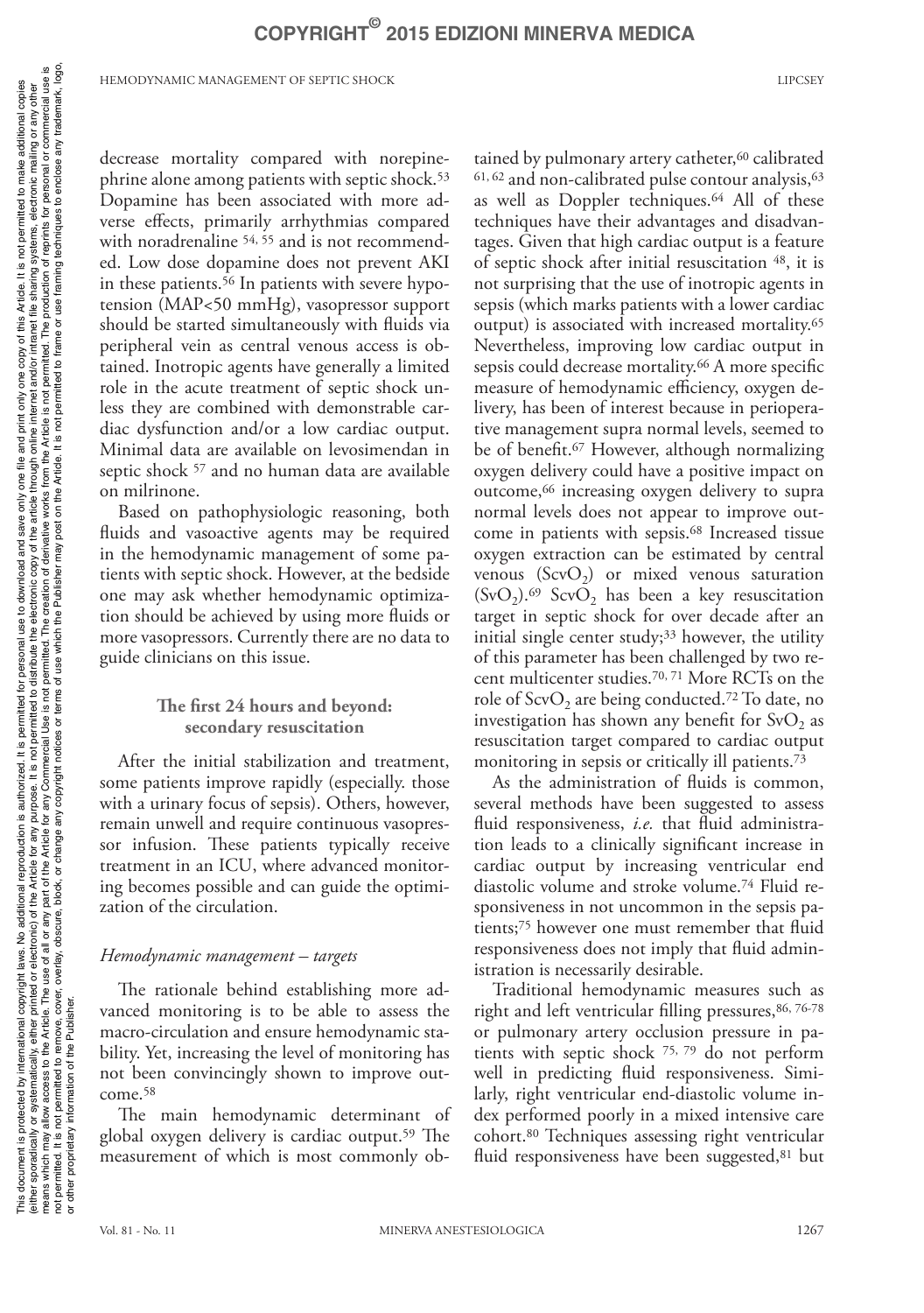clinical studies investigating the value of such technology are current not available. Assessment of left ventricular filling with echocardiography is a quick and non-invasive method. However, it requires at least basic echocardiographic skills, is an intermittent method and its ability to predict fluid responsiveness has not been adequately validated.77 On the other hand, respiratory changes in the diameter of the inferior caval vein measured with 2 dimensional echocardiography requires minimal training and can help predict fluid responsiveness in mechanically ventilated sepsis patients.82, 83 Other good predictors of fluid responsiveness in mechanically ventilated patients with septic shock are pulse pressure variation 75 and stroke volume variation.75, 84 Limitation of these two methods of fluid responsiveness are that need to be free of arrhythmias and spontaneous breaths as well as the need for mechanical ventilation with tidal volumes over 8 mL/kg.85

# *Hemodynamic management – tools*

During secondary resuscitation, the tools of hemodynamic management do not differ from those of primary resuscitation. Yet, with more advanced monitoring, more complex treatment algorithms can be introduced. The early goal directed therapy (EGDT) concept has dominated this area for more than a decade.33 The results of the original EGDT study, however, could not be reproduced in two recent large multi-center studies.70, 71 An additional study investigating the role of the EGDT is underway.72 Although the name of the concept suggests "early treatment", what was actually investigated in these studies was the role of  $ScvO<sub>2</sub>$  and an associated specific algorithm, implemented several hours after ED presentation. Algorithms may improve outcome in patients with sepsis,<sup>86</sup> but the rationale for implementing "successful" algorithms is limited.87 Finally, the use of corticoids in sepsis has been a matter of debate 88 for at least three decades. Robust evidence suggests, that low dose corticosteroids can help restore hemodynamic stability and thus can be considered in patients with high noradrenaline requirements.89, 90 However, the increased risk of superinfections is a concern 90

and the overall effect mortality unclear.89, 90 At least one large randomized trial is currently underway to assess the effect of glucocorticoids in septic shock,<sup>91</sup> and in due time our understanding of the benefits vs. risks with glucocorticoid treatment will improve. Until more data is available steroid treatment should be based on clinical judgment. Other measures for hemodynamic optimization relate to sedation, continuous renal replacement therapy (CRRT) or different ventilation strategies.

The role of sedation and/or paralysis in the hemodynamic management of severe sepsis/ septic shock has not been studied in RCTs. Whether the advantages that might derive from such interventions (decreased oxygen consumption, easier ventilation) outweigh the side effects (lower blood pressure, neuromuscular weakness) remains uncertain.

The role of CRRT in the management of hemodynamics in septic shock is not supported by randomized controlled trials. However, CRRT can lower body temperature effectively and can help correct severe acidosis/acidemia.92 Both effects can help decrease vasopressor requirements and may improve hemodynamics.93 The decision to deploy CRRT for hemodynamic improvement purposes should be based on clinical judgment.

Finally, there are no randomized controlled trials to assess how different approaches to mechanical ventilation may affect the outcome of septic patients. However, mechanical ventilation strategies (high peep, recruitment maneuvers, choice of tidal volume) can all profoundly affect blood pressure and cardiac output. Such effects must be taken into account when initiating and or maintaining or targeting specific ventilatory and oxygenation goals in the setting of septic shock. Given the complexity of possible interactions, benefits and risks, decisions on how to mechanically ventilate septic shock patients should be individualized and supervised by an experienced clinician.

During secondary resuscitation, the aim of ongoing treatment is to use more sophisticated monitoring tools to maintain hemodynamic adequacy or achieve it, if primary resuscitation failed to do so. Fluid management of sepsis pa-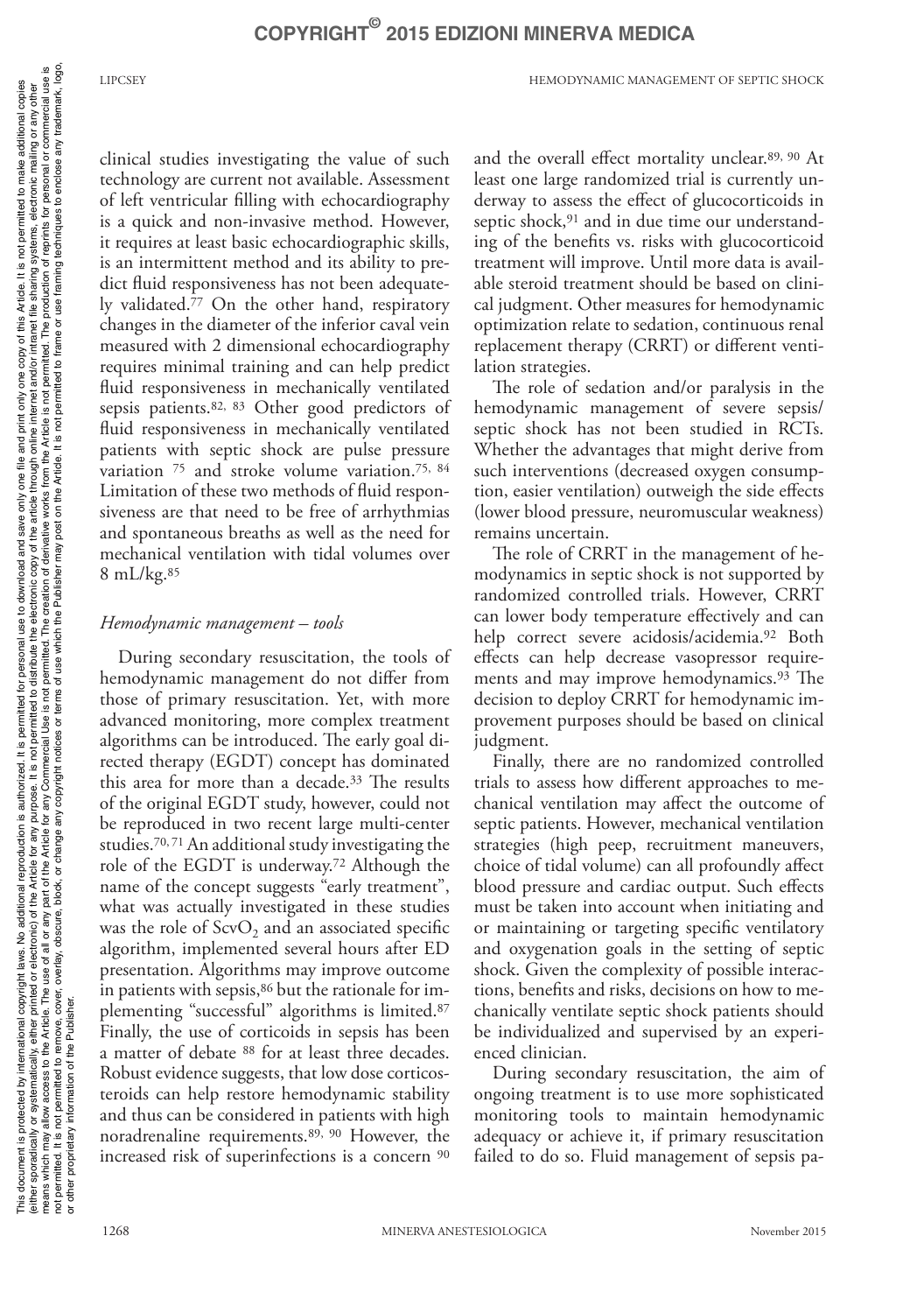tients at this time is focused on adjusting the rate of fluid maintenance to cover ongoing losses. Vasoactive drugs and fluids are adjusted in response to continuous invasive hemodynamic monitoring, biochemical assessment and organ function assessment, while treatment of sepsis continues with antibiotics and/or surgical intervention and/or both.

## **The resolution phase**

The hemodynamic management in the late (resolution) phase of sepsis is not well investigated. One RCT investigating the effects of conservative or liberal fluid management strategies in ARDS patients (of whom about 70% had infection as the precipitating factor) shortened the length of ventilator therapy and intensive care stay with conservative fluid strategy.94 Another study showed less fluid gain with daily albumin infusions in critically ill patients.95

In the resolution phase of sepsis, the removal of excess fluid is a challenge for many clinicians. The general concept is to keep cardiac filling pressures low and increase low plasma oncotic pressure whilst maintaining cardiac output. One way of achieving this is to give hyperoncotic albumin solutions and loop diuretics.96 This concept is under investigation for the general intensive care population.97 Similarly, vasoactive drugs are weaned in response to improving clinical status and MAP. The use of CRRT for fluid removal in the resolution phase of critical illness, or septic shock, has not been investigated, and therefore cannot be recommended. No information, however, is available to guide clinicians to best practice aimed as accelerating recovery at this time.

# **Conclusions**

Although there is much evidence on the hemodynamic features and management of septic shock, most of it is observational and no multicenter randomized controlled trials exist to demonstrate that a particular approach leads to better patient outcomes. In the absence of such data, physiological reasoning and key principles of applied pathophysiology can be used to guide treatment and monitoring. At this time, during primary resuscitation, restoration of adequate MAP by fluids and vasopressor drugs and restoration of adequate cardiac output, as assessed by physical examination and/or echocardiography, are key goals. Similar goals apply during secondary resuscitation but monitoring is by continuous MAP and, if appropriate, by invasive cardiac output and central pressure monitoring with or without dynamic assessment of fluid responsiveness. There is great uncertainty and essentially no data on how best to accelerate recovery in the resolution phase of sepsis.

# **Key messages**

— Initial hemodynamic management of patients with septic shock should target restoration of adequate blood pressure.

— Echocardiography can provide valuable non-invasive information on cardiac filling and cardiac output in patients with septic shock.

— Once advanced hemodynamic monitoring has been established, oxygen delivery/ extraction targeted hemodynamic management is possible. However, its benefits are uncertain.

— The mainstay of hemodynamic management of patients with septic shock is optimizing intravascular volume, counteracting vasodilatation with vasopressor agents, maintaining an adequate cardiac output and, when indicated, commencing adjuvant therapies such as glucocorticoids and renal replacement therapy.

# **References**

- 1. Kaukonen KM, Bailey M, Suzuki S, Pilcher D, Bellomo R. Mortality related to severe sepsis and septic shock among critically ill patients in Australia and New Zealand, 2000- 2012. JAMA 2014;311:1308-16.
- 2. Gaieski DF, Edwards JM, Kallan MJ, Carr BG. Benchmarking the incidence and mortality of severe sepsis in the United States. Crit Care Med 2013;41:1167-74.
- 3. Banta JE, Joshi KP, Beeson L, Nguyen HB. Patient and hospital characteristics associated with inpatient severe sepsis mortality in California, 2005-2010. Crit Care Med 2012;40:2960-6.
- 4. Levy MM, Dellinger RP, Townsend SR, Linde-Zwirble WT, Marshall JC, Bion J, *et al.* The Surviving Sepsis Cam-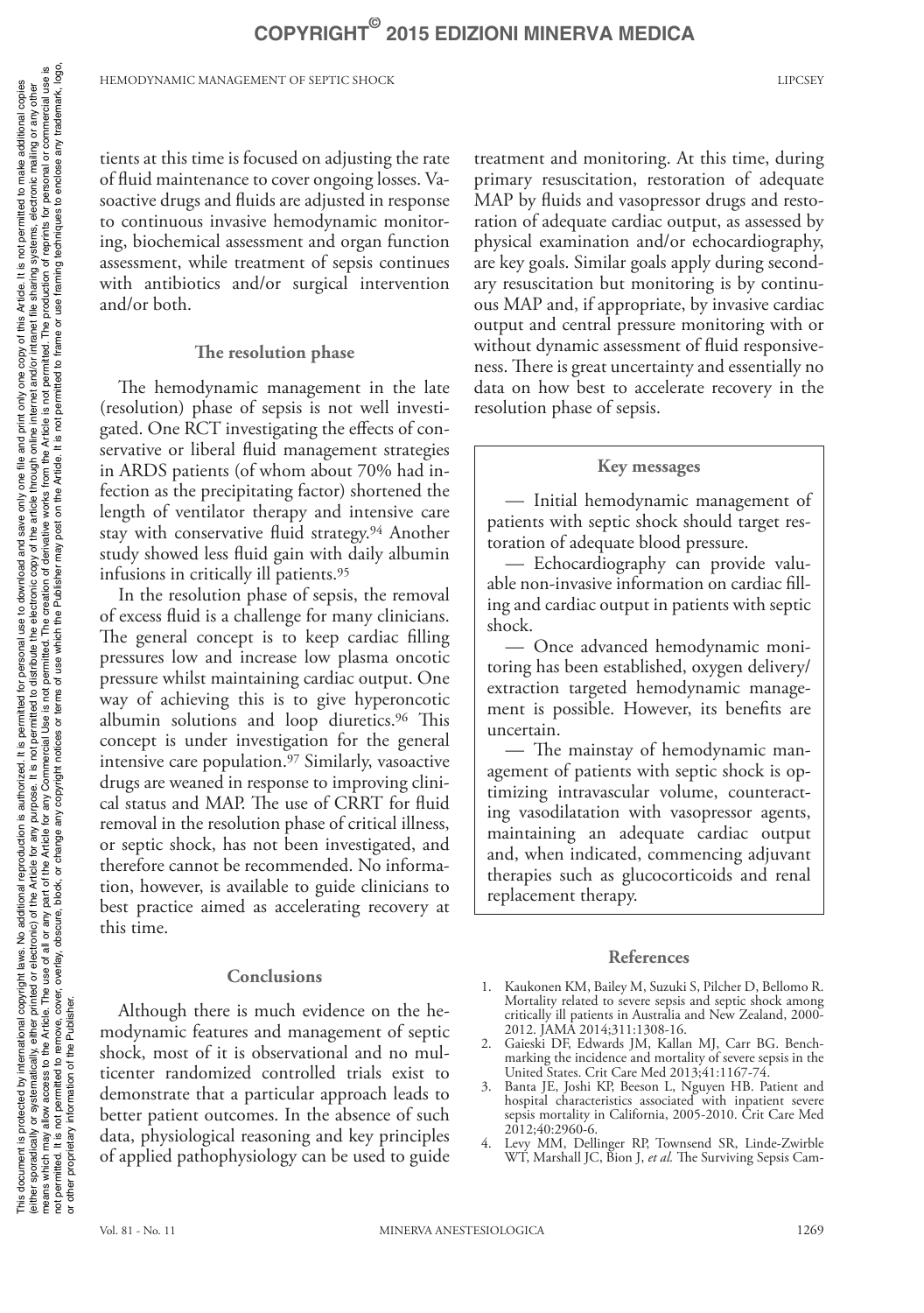paign: results of an international guideline-based performance improvement program targeting severe sepsis. Crit Care Med 2010;38:367-74.

- 5. Caironi P, Tognoni G, Masson S, Fumagalli R, Pesenti A, Romero M, et al. Albumin replacement in patients with severe sepsis or septic shock. N Engl J Med 2014;370:1412- 21.
- 6. Morelli A, Ertmer C, Westphal M, Rehberg S, Kampmeier T, Ligges S, *et al.* Effect of heart rate control with esmolol on hemodynamic and clinical outcomes in patients with septic shock: a randomized clinical trial. JAMA 2013;310:1683-91.
- 7. Levy MM, Fink MP, Marshall JC, Abraham E, Angus D, Cook D, *et al.* 2001 SCCM/ESICM/ACCP/ATS/SIS International Sepsis Definitions Conference. Crit Care Med 2003;31:1250-6.
- Pavon A, Binquet C, Kara F, Martinet O, Ganster F, Navellou JC, *et al.* Profile of the risk of death after septic shock in the present era: an epidemiologic study. Crit Care Med 2013;41:2600-9.
- 9. Berne RM, Levy MN, Koeppen BM, Stanton BA. Berne & Levy physiology. 6th ed. ed. Philadelphia, PA: Mosby/ Elsevier; 2008.
- 10. Dunser MW, Takala J, Ulmer H, Mayr VD, Luckner G, Jochberger S, *et al.* Arterial blood pressure during early sepsis and outcome. Intensive Care Med 2009;35:1225-33.
- 11. Liu YL, Prowle J, Licari E, Uchino S, Bellomo R. Changes in blood pressure before the development of nosocomial acute kidney injury. Nephrol Dial Transplant 2009;24:504-11.
- 12. Panwar R, Lanyon N, Davies AR, Bailey M, Pilcher D, Bellomo R. Mean perfusion pressure deficit during the initial management of shock--an observational cohort study. J Crit Care 2013;28:816-24.
- 13. Asfar P, Meziani F, Hamel JF, Grelon F, Megarbane B, Anguel N, *et al.* High versus Low Blood-Pressure Target in Patients with Septic Shock. N Engl J Med 2014.
- 14. Dellinger RP, Levy MM, Rhodes A, Annane D, Gerlach H, Opal SM, et al. Surviving Sepsis Campaign: international guidelines for management of severe sepsis and septic shock, 2012. Intensive Care Med 2013;39:165-228.
- 15. Dal-Pizzol F, Tomasi CD, Ritter C. Septic encephalopathy: does inflammation drive the brain crazy? Revista brasileira de psiquiatria 2014;36:251-8.
- 16. Lipcsey M, Bellomo R. Septic acute kidney injury: hemodynamic syndrome, inflammatory disorder, or both? Crit Care 2011;15:1008.
- 17. Haydar SA, Moore ET, Higgins GL, 3rd, Irish CB, Owens WB, Strout TD. Effect of bedside ultrasonography on the certainty of physician clinical decisionmaking for septic patients in the emergency department. Ann Emerg Med 2012;60:346-58 e4.
- 18. Jensen MB, Sloth E, Larsen KM, Schmidt MB. Transthoracic echocardiography for cardiopulmonary monitoring in intensive care. Eur J Anaesthesiol 2004;21:700-7.
- 19. Manno E, Navarra M, Faccio L, Motevallian M, Bertolaccini L, Mfochive A, *et al.* Deep impact of ultrasound in the intensive care unit: the "ICU-sound" protocol. Anesthesiology 2012;117:801-9.
- 20. Preau S, Saulnier F, Dewavrin F, Durocher A, Chagnon JL. Passive leg raising is predictive of fluid responsiveness in spontaneously breathing patients with severe sepsis or acute pancreatitis. Crit Care Med 2010;38:819-25.
- 21. Nichol AD, Egi M, Pettila V, Bellomo R, French C, Hart G, *et al.* Relative hyperlactatemia and hospital mortality in critically ill patients: a retrospective multi-centre study. Crit Care 2010;14:R25.
- 22. Jones AE, Shapiro NI, Trzeciak S, Arnold RC, Claremont HA, Kline JA, *et al.* Lactate clearance vs central venous oxygen saturation as goals of early sepsis therapy: a randomized clinical trial. JAMA 2010;303:739-46.
- 23. Nguyen HB, Kuan WS, Batech M, Shrikhande P, Ma-

hadevan M, Li CH, *et al.* Outcome effectiveness of the severe sepsis resuscitation bundle with addition of lactate clearance as a bundle item: a multi-national evaluation. Crit Care 2011;15:R229.

- 24. Napoli AM, Seigel TA. The role of lactate clearance in the resuscitation bundle. Crit Care 2011;15:199.
- 25. Messaritakis J, Anagnostakis D, Laskari H, Katerelos C. Rectal-skin temperature difference in septicaemic newborn infants. Arch Dis Child 1990;65:380-2.
- 26. Tibby SM, Hatherill M, Murdoch IA. Capillary refill and core-peripheral temperature gap as indicators of haemodynamic status in paediatric intensive care patients. Arch Dis Child 1999;80:163-6.
- 27. Kaplan LJ, McPartland K, Santora TA, Trooskin SZ. Start with a subjective assessment of skin temperature to identify hypoperfusion in intensive care unit patients. J Trauma 2001;50:620-7; discussion 7-8.
- 28. Vazquez R, Gheorghe C, Kaufman D, Manthous CA. Accuracy of bedside physical examination in distinguishing categories of shock: a pilot study. Journal of hospital medicine: an official publication of the Society of Hospital Medicine 2010;5:471-4.
- 29. Hernandez G, Pedreros C, Veas E, Bruhn A, Romero C, Rovegno M, *et al.* Evolution of peripheral vs metabolic perfusion parameters during septic shock resuscitation. A clinical-physiologic study. J Crit Care 2012;27:283-8.
- 30. Hernandez G, Bruhn A, Luengo C, Regueira T, Kattan E, Fuentealba A, et al. Effects of dobutamine on systemic, regional and microcirculatory perfusion parameters in septic shock: a randomized, placebo-controlled, double-blind, crossover study. Intensive Care Med 2013;39:1435-43.
- 31. Boerma EC, Kuiper MA, Kingma WP, Egbers PH, Gerritsen RT, Ince C. Disparity between skin perfusion and sublingual microcirculatory alterations in severe sepsis and septic shock: a prospective observational study. Intensive Care Med 2008;34:1294-8.
- 32. Peake SL, Bailey M, Bellomo R, Cameron PA, Cross A, Delaney A, *et al.* Australasian resuscitation of sepsis evaluation (ARISE): A multi-centre, prospective, inception cohort study. Resuscitation 2009;80:811-8.
- 33. Rivers E, Nguyen B, Havstad S, Ressler J, Muzzin A, Knoblich B, *et al.* Early goal-directed therapy in the treatment of severe sepsis and septic shock. N Engl J Med 2001;345:1368-77.
- 34. Murphy CV, Schramm GE, Doherty JA, Reichley RM, Gajic O, Afessa B, *et al.* The importance of fluid management in acute lung injury secondary to septic shock. Chest 2009;136:102-9.
- 35. McIntyre LA, Fergusson D, Cook DJ, Nair RC, Bell D, Dhingra V, *et al.* Resuscitating patients with early severe sepsis: a Canadian multicentre observational study. Can J Anaesth 2007;54:790-8.
- The Pro CI. A Randomized Trial of Protocol-Based Care for Early Septic Shock. N Engl J Med 2014.
- 37. Van Biesen W, Yegenaga I, Vanholder R, Verbeke F, Hoste E, Colardyn F, *et al.* Relationship between fluid status and its management on acute renal failure (ARF) in intensive care unit (ICU) patients with sepsis: a prospective analysis. J Nephrol 2005;18:54-60.
- 38. Payen D, de Pont AC, Sakr Y, Spies C, Reinhart K, Vincent JL, *et al.* A positive fluid balance is associated with a worse outcome in patients with acute renal failure. Crit Care 2008;12:R74.
- 39. Bouchard J, Soroko SB, Chertow GM, Himmelfarb J, Ikizler TA, Paganini EP, *et al.* Fluid accumulation, survival and recovery of kidney function in critically ill patients with acute kidney injury. Kidney Int 2009;76:422-7
- 40. Boyd JH, Forbes J, Nakada TA, Walley KR, Russell JA. Fluid resuscitation in septic shock: a positive fluid balance and elevated central venous pressure are associated with increased mortality. Crit Care Med 2011;39:259-65.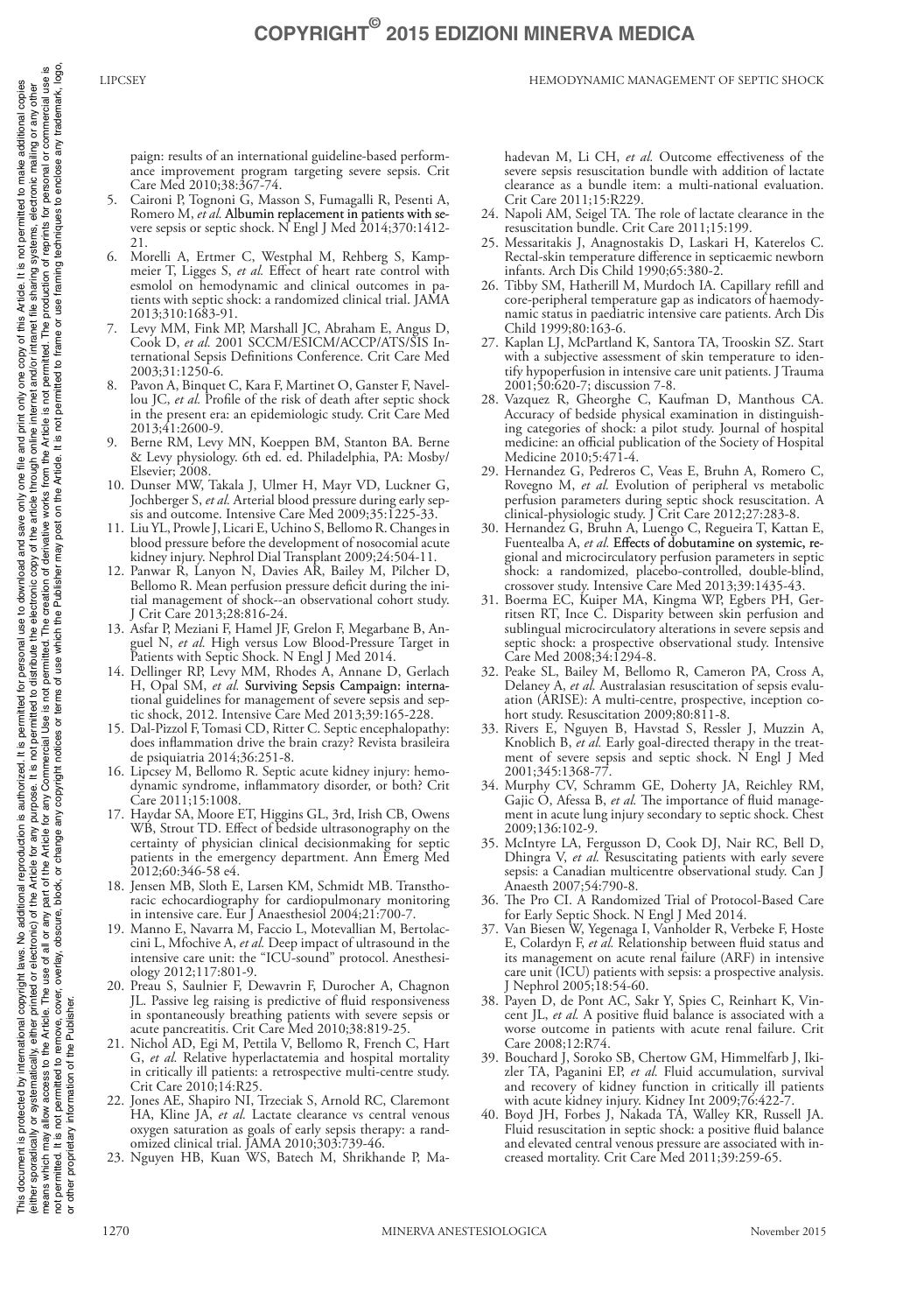- 41. Maitland K, Kiguli S, Opoka RO, Engoru C, Olupot-Olupot P, Akech SO, *et al.* Mortality after fluid bolus in African children with severe infection. N Engl J Med 2011;364:2483-95.
- 42. Bihari S, Prakash S, Bersten AD. Post resusicitation fluid boluses in severe sepsis or septic shock: prevalence and efficacy (price study). Shock 2013;40:28-34.
- 43. Yunos NM, Bellomo R, Hegarty C, Story D, Ho L, Bailey M. Association between a chloride-liberal vs chloride-restrictive intravenous fluid administration strategy and kidney injury in critically ill adults. JAMA 2012;308:1566-72.
- 44. Finfer S, Bellomo R, Boyce N, French J, Myburgh J, Norton R. A comparison of albumin and saline for fluid resuscitation in the intensive care unit. N Engl J Med 2004;350:2247-56.
- 45. Investigators SS, Finfer S, McEvoy S, Bellomo R, McArthur C, Myburgh J, *et al.* Impact of albumin compared to saline on organ function and mortality of patients with severe sepsis. Intensive Care Med 2011;37:86-96.
- 46. Bone RC, Balk RA, Cerra FB, Dellinger RP, Fein AM, Knaus WA, *et al.* Definitions for sepsis and organ failure and guidelines for the use of innovative therapies in sepsis. The ACCP/SCCM Consensus Conference Committee. American College of Chest Physicians/Society of Critical Care Medicine. Chest 1992;101:1644-55.
- 47. Hartemink KJ, Groeneveld AB. The hemodynamics of human septic shock relate to circulating innate immunity factors. Immunological investigations 2010;39:849-62.
- 48. Angus DC, van der Poll T. Severe sepsis and septic shock. N Engl J Med 2013;369:840-51.
- 49. Morelli A, Lange M, Ertmer C, Dunser M, Rehberg S, Bachetoni A, *et al.* Short-term effects of phenylephrine on systemic and regional hemodynamics in patients with septic shock: a crossover pilot study. Shock 2008;29:446-51.
- 50. Morelli A, Ertmer C, Rehberg S, Lange M, Orecchioni A, Laderchi A, *et al.* Phenylephrine versus norepinephrine for initial hemodynamic support of patients with septic shock: a randomized, controlled trial. Crit Care 2008;12:R143.
- 51. Myburgh JA, Higgins A, Jovanovska A, Lipman J, Ramakrishnan N, Santamaria J, *et al.* A comparison of epinephrine and norepinephrine in critically ill patients. Intensive Care Med 2008;34:2226-34.
- 52. Annane D, Vignon P, Renault A, Bollaert PE, Charpentier C, Martin C, et al. Norepinephrine plus dobutamine versus epinephrine alone for management of septic shock: a randomised trial. Lancet 2007;370:676-84.
- 53. Russell JA, Walley KR, Singer J, Gordon AC, Hebert PC, Cooper DJ, et al. Vasopressin versus norepinephrine infusion in patients with septic shock. N Engl  $\dot{J}$  Med 2008;358:877-87.
- 54. Patel GP, Grahe JS, Sperry M, Singla S, Elpern E, Lateef O, *et al.* Efficacy and safety of dopamine versus norepinephrine in the management of septic shock. Shock 2010;33:375-80.
- 55. De Backer D, Biston P, Devriendt J, Madl C, Chochrad D, Aldecoa C, *et al.* Comparison of dopamine and norepinephrine in the treatment of shock. N Engl J Med 2010;362:779-89.
- 56. Bellomo R, Chapman M, Finfer S, Hickling K, Myburgh J. Low-dose dopamine in patients with early renal dysfunction: a placebo-controlled randomised trial. Australian and New Zealand Intensive Care Society (ANZICS) Clinical Trials Group. Lancet 2000;356:2139-43.
- 57. Morelli A, Donati A, Ertmer C, Rehberg S, Lange M, Orecchioni A, *et al.* Levosimendan for resuscitating the microcirculation in patients with septic shock: a randomized controlled study. Crit Care 2010;14:R232.
- 58. Richard C, Warszawski J, Anguel N, Deye N, Combes A, Barnoud D, *et al.* Early use of the pulmonary artery catheter and outcomes in patients with shock and acute res-

piratory distress syndrome: a randomized controlled trial. JAMA 2003;290:2713-20.

59. Cecconi M, Arulkumaran N, Kilic J, Ebm C, Rhodes A. Update on hemodynamic monitoring and management in septic patients. Minerva Anestesiol 2014;80:701-11.

 **COPYRIGHT© 2015 EDIZIONI MINERVA MEDICA** 

- 60. Forrester JS, Ganz W, Diamond G, McHugh T, Chonette DW, Swan HJ. Thermodilution cardiac output determination with a single flow-directed catheter. Am Heart J 1972;83:306-11.
- 61. Linton R, Band D, O'Brien T, Jonas M, Leach R. Lithium dilution cardiac output measurement: a comparison with thermodilution. Crit Care Med 1997;25:1796-800.
- 62. Wesseling KH, Jansen JR, Settels JJ, Schreuder JJ. Computation of aortic flow from pressure in humans using a nonlinear, three-element model. J Appl Physiol 1993;74:2566-73.
- 63. Manecke GR. Edwards FloTrac sensor and Vigileo monitor: easy, accurate, reliable cardiac output assessment using the arterial pulse wave. Expert Rev Med Devices 2005;2:523-7.
- 64. Mark JB, Steinbrook RA, Gugino LD, Maddi R, Hartwell B, Shemin R, *et al.* Continuous noninvasive monitoring of cardiac output with esophageal Doppler ultrasound during cardiac surgery. Anesth Analg 1986;65:1013-20.
- 65. Wilkman E, Kaukonen KM, Pettila V, Kuitunen A, Varpula M. Association between inotrope treatment and 90-day mortality in patients with septic shock. Acta Anaesthesiol Scand 2013;57:431-42.
- 66. Tuchschmidt J, Fried J, Astiz M, Rackow E. Elevation of cardiac output and oxygen delivery improves outcome in septic shock. Chest 1992;102:216-20.
- 67. Shoemaker WC, Appel PL, Kram HB, Waxman K, Lee TS. Prospective trial of supranormal values of survivors as therapeutic goals in high-risk surgical patients. Chest 1988;94:1176-86.
- 68. Alia I, Esteban A, Gordo F, Lorente JA, Diaz C, Rodriguez JA, *et al.* A randomized and controlled trial of the effect of treatment aimed at maximizing oxygen delivery in patients with severe sepsis or septic shock. Chest 1999;115:453-61.
- 69. Lee J, Wright F, Barber R, Stanley L. Central venous oxygen saturation in shock: a study in man. Anesthesiology 1972;36:472-8.
- 70. Pro CI, Yealy DM, Kellum JA, Huang DT, Barnato AE, Weissfeld LA, *et al.* A randomized trial of protocol-based care for early septic shock. N Engl J Med 2014;370:1683-93.
- 71. Investigators A, Group ACT, Peake SL, Delaney A, Bailey M, Bellomo R, *et al.* Goal-directed resuscitation for patients with early septic shock. N Engl J Med 2014;371:1496-506.
- 72. Pro CAPMWC, Huang DT, Angus DC, Barnato A, Gunn SR, Kellum JA, *et al.* Harmonizing international trials of early goal-directed resuscitation for severe sepsis and septic shock: methodology of ProCESS, ARISE, and ProMISe. Intensive Care Med 2013;39:1760-75.
- 73. Gattinoni L, Brazzi L, Pelosi P, Latini R, Tognoni G, Pesenti A, et al. A trial of goal-oriented hemodynamic therapy in critically ill patients. SvO2 Collaborative Group. N Engl J Med 1995;333:1025-32.
- 74. Michard F, Teboul JL. Using heart-lung interactions to assess fluid responsiveness during mechanical ventilation. Crit Care 2000;4:282-9.
- 75. Michard F, Boussat S, Chemla D, Anguel N, Mercat A, Lecarpentier Y, *et al.* Relation between respiratory changes in arterial pulse pressure and fluid responsiveness in septic patients with acute circulatory failure. Am J Respir Crit Care Med 2000;162:134-8.
- 76. Squara P, Journois D, Estagnasie P, Wysocki M, Brusset A, Dreyfuss D, *et al.* Elastic energy as an index of right ventricular filling. Chest 1997;111:351-8.
- 77. Tousignant CP, Walsh F, Mazer CD. The use of trans-